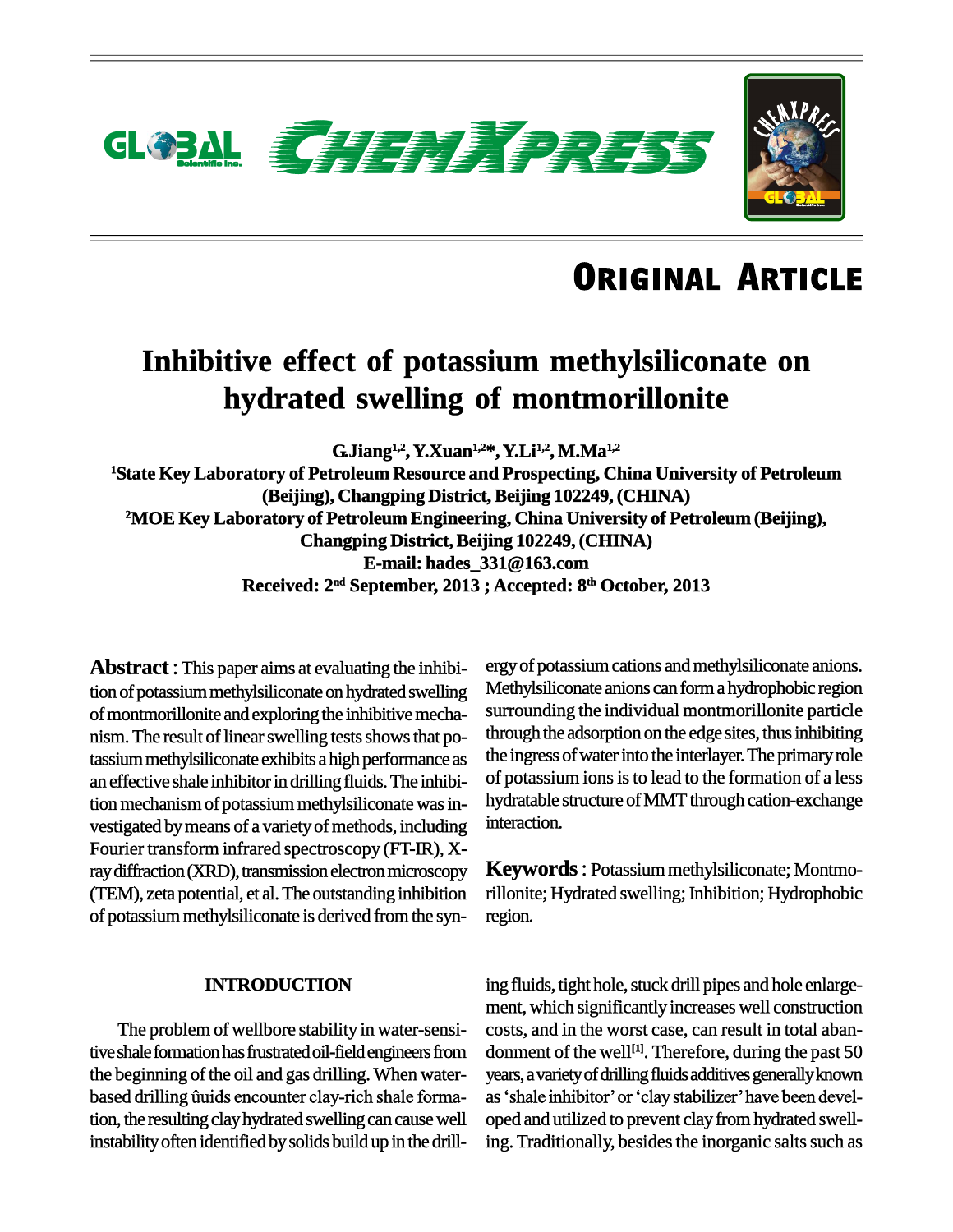# *<sup>182</sup>* **. Original ArticleORIGINAL ARTICLE**

KCl<sup>[2]</sup>, the shale inhibitors are generally organic poly- mar mers or surfactants<sup>[3]</sup>, which incorporate appropriate test an functional groups that interact favorably with clays to reduce swelling.

Alkali metal organic siliconates that encompasses potassium methylsiliconate (PMS) and sodium methylsiliconate (SMS) is one representative of a whole series of compounds, the metal organic siliconates. The chemical structure is shown below:

OH

\n
$$
\begin{array}{c}\n \mid \\
\mid \\
H_3C - Si - O^*M^* \\
\mid \\
\text{OH} \\
\end{array}
$$

#### **(M represents alkali metal such as K, Na, Li)**

Friedel andLadenberg **[4]** firstmadethese alkalisalts in their studies on alkyl silanetriols in 1870, but the first study on it was made by Meads and Kipping<sup>[5]</sup> in 1914. S<sup>19</sup> According to the previous study<sup>[6]</sup>, in dilute aqueous  $\frac{8.1 \text{ V}}{2}$ solutions, alkali metal organic siliconate exists largely in a monomeric form  $\text{[CH}_{3}\text{Si(OH)}_{2}\text{O}^{\text{T}}\text{M}^{\text{+}}$  as shown reagen above. As silicon does not form double bonds with oxygen and silanols are easily condensed to polysiloxanes, concentrated solutionof alkalimetal or ganic siliconate probably contains polymers such as the dimer  $[CH<sub>3</sub>SiOH(OM)]<sub>2</sub>O$ .

After have been used as water repellent firstly in 1950's, alkali metal organic siliconates have been applied as additive in the area of drilling fluids as well. In  $\frac{1}{12}$ 1950's, alkali metal organic siliconates have been ap-<br>plied as additive in the area of drilling fluids as well. In<br>1970's, SMS has been first introduced in Soviet as viscosity reducer to stabilize the properties of water-based drilling fluids<sup>[7]</sup>. Since 2000's, SMS as viscosity reducer 1970's, SMS has been first introduced in Soviet as vishas become widely used in China, especially in Daqing<sup>[8,9]</sup>, Henan<sup>[10]</sup>, Huabei and Liaohe oilfield<sup>[7]</sup>.

To our knowledge, so far in the field of drilling fluids, the alkaline metal organic siliconates was mostly confined to the application as viscosity reducer additive. However, we occasionally found that PMS could act as a high-performance shale inhibitor due to the unique synergistic inhibitive effect of potassium ion and methylsiliconate anions on clay swelling in water. In this work, we report an in-deep investigation of the inhibitive effect of PMS on hydrated swelling of montmorillonite (2:1 type smectite clay). The inhibition performance of PMS was evaluated via clay linear swelling test and the functional mechanism was analyzed through a variety of characterization methods.

### **EXPERIMENTAL**

### **Reagents and materials**

Potassium methylsiliconate (PMS) and sodium methylsiliconate (SMS) was obtained as 30 % aque oussolution fromXinghuaSiliconeLtd.,China.Mont morillonite (MMT), with cation exchange capacity of 81.3mmol/100gwas purchased fromXinjiangXiazijie Bentonite Inc.,China. The raw samples were characterized by X-ray diffraction and FT-IR spectroscopy. Such analyses revealed that quartz, potash feldspar, anorthose, and gyp were the major impurities accompanying pristine clay.The elemental composition of the raw sample was determined by ICP-AES analy sis: Si, 58.7 wt%; Al, 20.2 wt%; Na, 4.6 wt%; Fe, 8.1 wt%; Mg, 3.6 wt%; K, 3.1 wt %; Ca, 0.8 wt%; Ti 0.9 wt%. Other reagents were obtained from local reagent companies.All materials were used without further purification.

### **Clay linear swelling test**

The linear swelling tests of MMT in inhibitor solutions were performed using CPZ-2 dual channel shale expansion instrument (Qingdao, China). 5 g MMT was placed inside the test container and condensed by hy draulic press under 10 MPa for 5 min. Then the container was fitted to the shale expansion instrument followed by pouring the inhibitor solution into it. Once the MMT contacted the inhibitor solution, the record of linear swelling of MMT in vertical direction began.

### **Characterizations**

### **(a) Samples preparation**

PMS aqueous solutions were prepared with different PMS concentrations (0 wt%, 0.5 wt%, 1 wt%, 3 wt%, 5 wt%, 12 wt%, 20 wt%). Then 9 g MMT was dispersed in 300 g PMS solution to make MMT/PMS aqueous suspensions with 3 wt% MMT content. The suspensions were stirred vigorously at 4000 rpm for 30 min and then shaken in a thermostated chamber at suspensions were stirred vigorously at 4000 rpm for<br>30 min and then shaken in a thermostated chamber at<br>25 °C for 16 h to reach the adsorption and hydration equilibrium.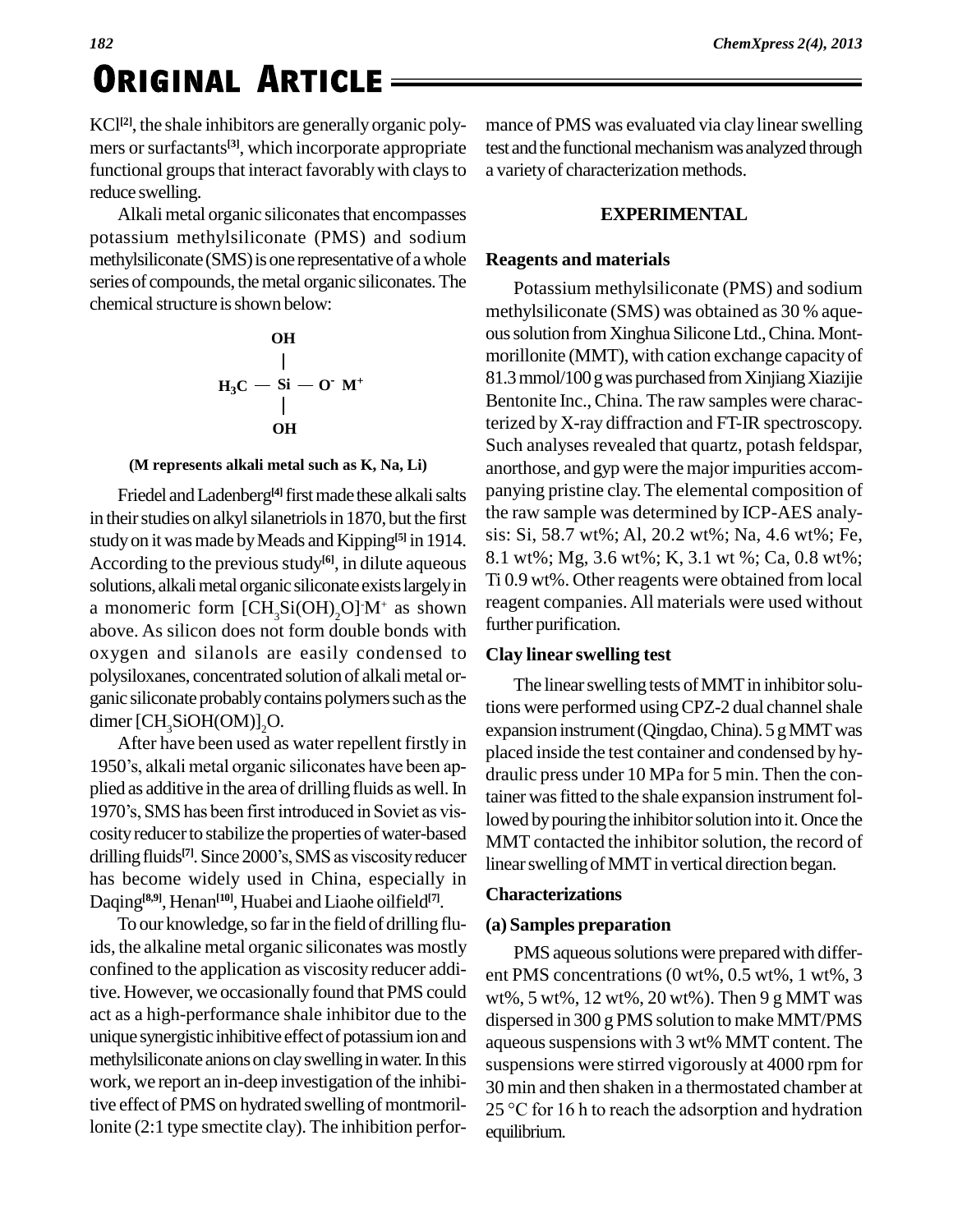The MMT/PMS suspensions were centrifuged for 15 min at 11000 rpm, and then the supernatant was decanted. The wet MMT on which PMS adsorbed were washed with deionized water for 5 - 6 times to eliminate the remaining PMS solutions on the surface until the pH value of the water decanted reached 7. Then, the wet MMT/PMS complex was divided into two groups. One group was directly sealed and stored at uted evenly on clean glass slides  $(2 \text{ cm} \times 5 \text{ cm})$ , which room temperature for analysis of XRD. Another group was dried in the oven at  $100^{\circ}$ C overnight, stored being exposed to air for analysis of XRD, FT-IR, TEM, and water contact angle measurement.

### **(b) X-ray diffraction (XRD)**

XRD patterns of the MMT/PMS complex were (b) X-ray diffraction (XRD)<br>XRD patterns of the MMT/PMS complex were the<br>analyzed by D8 Advance Diffractometer (Brüker, Germany) operating at a voltage of 40 kV and a current of analyzed by D8 Advance Diffractometer (Brüker, Germany) operating at a voltage of 40 kV and a current of ment (P<br>40 mA, and employing Cu K $\alpha$  öltered radiation ( $\lambda$  = **Yield por Filter** 1.5406 nm). Diffraction patterns were collected with 40 mA, and employing Cu K $\alpha$  ültered radiation ( $\lambda$  = 1.5406 nm). Diffraction patterns were collected with 20 angle scanning between 2 ° and 15 °.

### **IR)**

FT-IR analyses of MMT/PMS were recorded by Magna-IR 560 spectrophotometer (Nicolet, U.S.A) with the wave number range  $4000-400$  cm<sup>-1</sup> and the resolution  $4 \text{ cm}^{-1}$ . .

### **(d)Transmission electron microscopy (TEM)**

TEM analyses were performed by a JEM-2100 transmission electron microscope (JEOL, Japan). The samples were prepared by dispersing the MMT and MMT/PMS complex into deionized water to form 0.1 wt% aqueous suspensions, and then the suspensions were ultrasonicated for 30 min. The prepared sus pensions were dipped onto the amorphous carbon coated copper TEM grids and dried under an infrared lamp.

### **(e) Zeta potential**

Zeta potential of the MMT colloidal particles in PMS aqueous solution were performed using Zetasizer Nano ZS instrument (Malvern, U.K). The series of samples were prepared by dispersing 0.1 wt% MMT in PMS solutions with different concentration to form MMT/PMS suspensions. The suspensions were ultrasonicated for 30 min before measurements.

### **(f)Water contact angle**

For this test, the self-supporting MMT films was prepared according to the method of Wu<sup>[11]</sup>. The dried MMT/PMS complex was dispersed in water again to form 1 wt% suspensions. The suspensions were ultrasonicated for 30 min, and then aliquots of 10 ml<br>suspensions were withdrawn with pipettes and distrib-<br>uted evenly on clean glass slides (2 cm×5 cm), which suspensions were withdrawn with pipettes and distribwere placed strictly horizontal. The glass slides were left air-dried for at least one night until the smooth and thin MMT films formed, and then the films coated on the slides were peeled off for the test. Contact angle of water droplet on the MMT films was determined with the static sessile drop method using digital camera equipped on JC2000D contact angle measuring instrument(Powereach,China).

### **Yield point measurements**

(c) **Fourier transform infrared spectroscopy (FT-** and  $\Phi_{300}$ ) of ZNN-D6L viscometer (Qingdao, China), The yield points of the MMT/PMS suspensions were **Yield point measurements**<br>The yield points of the MMT/PMS suspensions were<br>calculated from readings of 600 and 300 rpm ( $\Phi_{600}$ The yield points of the MMT/PMS suspensions were<br>calculated from readings of 600 and 300 rpm ( $\Phi_{600}$ <br>and  $\Phi_{300}$ ) of ZNN-D6L viscometer (Qingdao, China),<br>using following formulas from API Recommended Practice of Standard procedure for field testing drilling using following formulas from API Recommended Pracfollowing formulas from API Recomment of Standard procedure for field testin [12]: Yield point= $\Phi_{300}$ " $\Phi_{600}/2$  (Pa).

### **RESULTSAND DISCUSSION**

### **Inhibitive performance evaluation**

The linear swelling curves of MMT immersed in deionized water and PMS solutions with different concentrations are presented in Figure 1. For allsamples, the swelling curves displaya similarshape with strong increase within the initial few hours followed by a relatively slower growth, exhibiting typical swelling behavior of MMT in aqueous solution. Obviously, among all the samples the MMT in deionized water swells the most and the adding of a small amount of PMS (0.5 wt%) largely reduces the swelling amount. With the further increase of PMS concentration to 7 wt%, the swelling amount of MMT is suppressed to approximately 20 % of that in deionized water, exhibiting an outstanding inhibition performance.When the concentration of PMS continues to increase from 7 wt% to 20 wt%, the swelling only changes a little, which seems to indicates the almost saturated adsorption of PMS on MMT near the concentration of 7 wt%.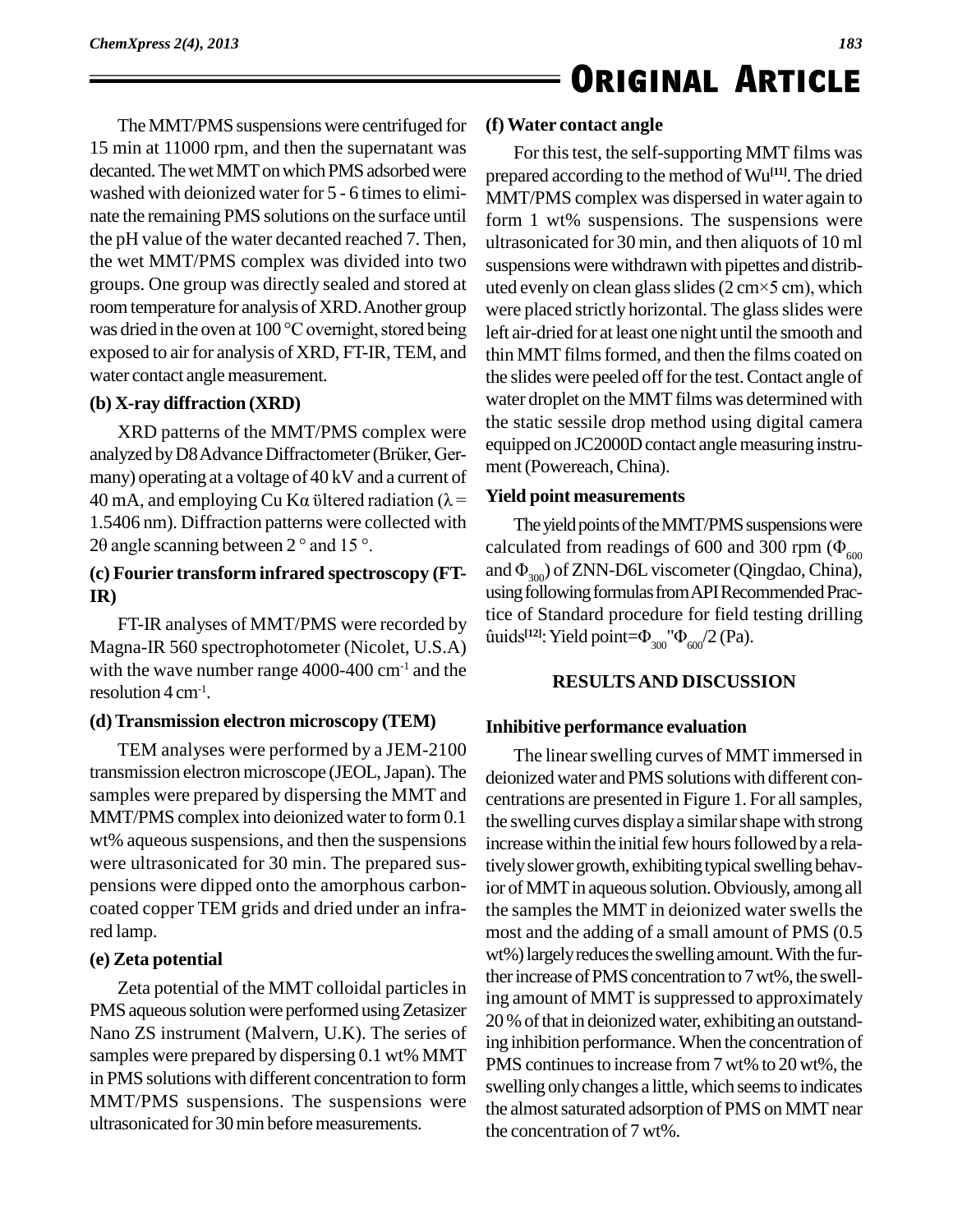

**Figure 1 : Linear swelling curves of MMTin PMS solutions with different concentrations**

The inhibition performance of PMS was also compared with SMS, which is shown in Figure 2. Although the swelling rates within the initial hours is parallel, the MMT in 5 wt% PMS solution reaches hydration equilibrium much earlier than in 5 wt% SMS. This could be attributed to the higher inhibitive effect of  $K^+$  than Na<sup>+</sup>. Due to the proper size and low hydration energy of  $K^{+[13,14]}$ , the exchange of  $K^+$  for interlayer cations results in a less hydratable structure of MMT. Therefore, as compared with SMS, the presence of  $K^+$  in PMS solution that formed through  $\mod$  nism of ionization and hydrolysis reaction rather than Na<sup>+</sup> leads inhib to an earlier hydration swelling equilibriumof MMT, which is undoubtedly beneficial for maintaining wellbore stability.



**Figure 2 :Linear swelling curves of MMTin PMS, SMS and KClsolutions**

Another phenomenon shown in Figure 2 that cannot be ignored is that, before reaching equilibrium, the swelling of MMT in PMS and SMS solutions are both much slower than in KCl solutions with even higher concentration of  $K^{\dagger}$ . This illustrates that besides the  $K^{\dagger}$ , the methylsiliconate anionsin PMS solution alsomake a significant contribution to high swelling inhibition of PMS, which will be fully discussed in the chapter of mechanism analysis. For this reason, the high inhibition of PMS could be ascribed to the synergy of  $K^+$  and methylsiliconate anions. In other words, PMS functions asthe mixture of SMS and KCl. The linearswelling tests of Liu<sup>[15]</sup> have suggested that the incorporation of 3wt%polyethylene glycol into the 7 wt%KClwas not shown to obviously improve the inhibition on clay swelling, indicating the poorsynergy of polymer and KCl, probably due to the limited ability of traditional inhibitive polymers such as polyethylene glycol and polyacrylamide<sup>[13]</sup>. Nevertheless, unlike polymer/KCl system, the synergy of  $K^+$  and methylsiliconate anions in PMS solution is extremely effective, confirmed by the fact that the inhibition of PMS is much stronger than both the SMS and KCl with the same concentration.

### **Functional mechanism analysis**

In the following, the synergistic inhibitive mecha nism of  $K^+$  and methylsiliconate anions by which PMS inhibits hydrated swelling of MMT was investigated in detail through a variety of analytical methods.

### **(a) X-ray diffraction**

As mentioned above,  $K^+$  in PMS solution inhibits MMT swelling through the well-known cation exchange for Na<sup>+</sup> in the interlayer. While in the case of methylsiliconate anion, it may function through the adsorption and interaction between silanols and siloxane surfaces of MMT.

Understanding the adsorption type of methylsiliconate anions on MMT surface is of prime importance for comprehending its inhibition mechanism. X-ray diffraction (XRD) was used to investigate the change of *001* interlayer spacing  $(d_{(001)})$  of the MMT/ PMS complex as compared with pristine MMT, from which we could make it clear that whether the methylsiliconate anions intercalate the interlayer or just adsorb on the external surface or the edge sites.

The evolution of the XRD patterns of the wet MMT/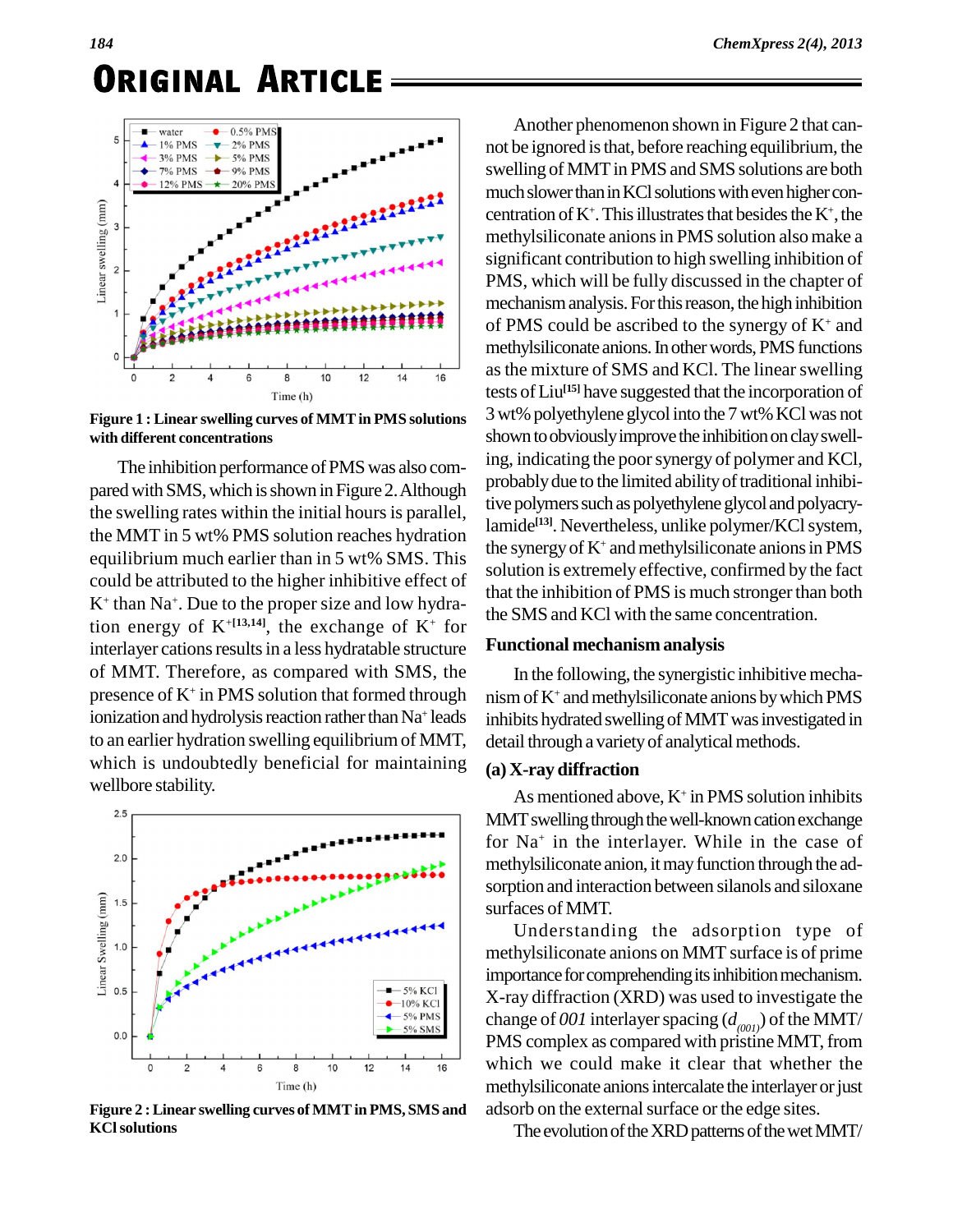PMS complex with concentration of PMS is presented in Figure 3(a). For pristine MMT, the XRD pattern displays a  $d(001)$  spacing of 19.5 Å corresponding to a dominant quadric-layer hydrate stage **[16]**.The addition of small amounts of PMS immediately modifies the pattern of *d(001)*. With the increase of PMS concentration up to 20 wt%, the  $d(001)$  spacing decreases from 19.5 Å to 14.7 Å which is typical of a dominant doublelayer stage<sup>[17]</sup>, indicating that the crystalline swelling of Whe MMT is inhibited by PMS in aqueous suspension. The greatest change of *d(001)*spacing occurs at the con centration ranging from  $0$  wt% to  $5$  wt%, whereas when the concentration further increases to 20 wt%, the *d*(001) spacing changes relatively little. This is roughly consistent with the variation of swelling amount of MMT in PMS solution with increasing concentration, as shown



in Figure 4. In addition, for small PMS contents (0.5) wt% and 1 wt%), the diffraction patterns exhibit a pal pable decrease of crystallinity, as judged from the width and intensity of the *d(001)*signals. While for higher PMS concentration, the crystallinity grows up again. In the case of pure wet MMT, due to the disordering of *001* plane brought about by a large number of water molecules in the interlayer, the crystallinity is weak. When a small amount ofPMS adsorb on the *001* plane, the ordering of the plane even gets much weaker, thus resulting in the decrease of crystallinity. Nonetheless, when the amount of adsorbed PMS further increases, the crystallinity gradually pick up because the largely reduction of water molecules in the interlayer offset the negative influence of the PMS adsorption on the or dering of *001* plane.





**Figure 3 :XRDpatterns of wetMMT/PMS complex (a)and dryMMT/PMS complex (b)**

**compared with d(001)spacing of MMT/PMS complex as a function ofPMS concentration**

10

Concentration of PMS (wt%)

15

 $20$ 

 $\circ$ 

5

**Figure 4 : Swelling amount (16 h) of MMTinPMS solutions** Figure 3(b) presents the XRD patterns of dry MMT/ PMS complex. For pristine MMT, a symmetrical peak locating at  $2\theta = 8.9$  ° ( $d(001) = 9.8$  Å) reveals a homogeneous unhydrated interlayer structure<sup>[18]</sup>. The loading of PMS results in an asymmetric peak due to the form of heterogeneous interlayer structure. Through peak-fitting (not shown), it can be found that the heterogeneous interlayer structure contains the pristine unhydrated interlayer  $(d(001) = 10.0 \text{ Å})$  in combined with the interlayer on which PMS adsorbs  $(d(001) =$ unhydrated interlayer  $(d(001) = 10.0 \text{ Å})$  in combined<br>with the interlayer on which PMS adsorbs  $(d(001) =$ <br>10.8Å). Blachier<sup>[19]</sup> also observed mix-interlayer structure in XRD analysis of MMT/polyamine, and attrib uted the heterogeneity to the intercalation of polyamine ture in XRD analysis of MMT/polyamine, and attributed the heterogeneity to the intercalation of polyamine<br>in some interlayer. In Blachier's study, increasing the polyamine loading caused the decrease of the original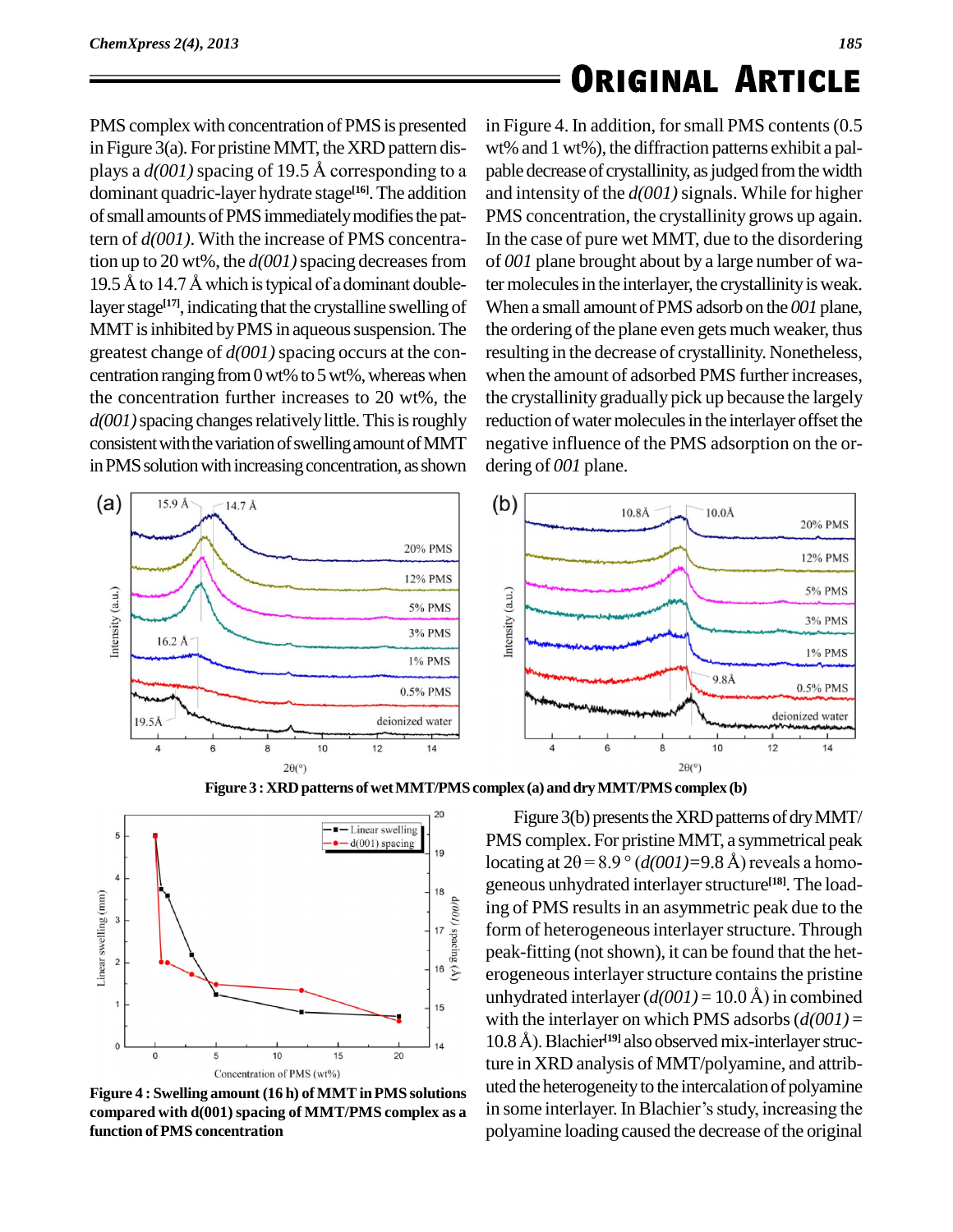peak intensity, and on the contrary, the increase of the new peak intensity, which indicates that the proportion of the interlayer intercalated with polyamine increases. However, for MMT/PMS, the intensity of the peak belonging to the interlayer in which PMS interact does not increase with the increasing PMS loading, seems to indicate that PMS do not intercalate the interlayer. In indicat<br>addition, the spacing of interlayer interacted with PMS adsorp<br>is only approximately 0.8 Å larger than that of pristine mainly addition, the spacing of interlayer interacted with PMS interlayer, far less than the full size of PMS molecule. Thus, it can be concluded that PMS molecules or methylsiliconate anions do not penetrate into the inter nal part of the interlayer, but rather adsorb on the edges sites of MMT layers and slightly push the layers apart.

### **(b)Infrared spectroscopy**

In order to search the inhibition mechanism, the infrared spectroscopy was used to further study the adsorption behavior of PMS on MMT. Figure 5 presents the infrared spectroscopy of MMT, PMS and MMT/ PMS complex with 5 wt% PMS content. The FT-IR pattern of MMT exhibits an extremely typical characteristic of smectite group. Some of the major absorption peaks are **[20]**: stretching bands of structural O-H (3625 cm-1), broad stretching band of physisorbed water (3443 cm<sup>-1</sup>), deformation band of water (1646 cm- $1$ ), bands of Si-O stretching and Si-O-Si bending (1040)  $cm<sup>-1</sup>$  and 1080 cm<sup>-1</sup>). The primary absorption peaks of PMS are broad stretching band of Si-OH (3300 cm<sup>-1</sup>), stretching vibration band of C-H in Si-CH3 (2968 cm-<sup>1</sup>), intense deformation bands of Si-CH3 (1276 7 cm<sup>-1</sup>) and deformation bands of Si-O-Si (1030 cm-1) **[21]**.



**complex**

The IR pattern of MMT/PMS is broadly similar to pure MMT, except for some inconspicuous changes. In the spectrum of PMS, the two distinct peaks belonging to Si-CH3 are located at 2968 cm-1 and 1276 cm<sup>-1</sup> respectively. However, for MMT/PMS, only the weak peak at  $1276 \text{ cm}^{-1}$  can be observed, indicating the small adsorption amount of PMS. The adsorption of methylsiliconate anions on MMT is mainly by the formation of Si-O-Si covalent bonding<sup>[22]</sup> between Si-OH in methylsilanol and on the edge sites of clay, rather than by H-bonding or electrostatic interaction. Therefore, the small proportion of adsorbed PMS could be due to the low number of Si-OH**[23]** located at the edge sites of the individual MMT particles. In addition, the peak assigned to the physisorbed water (1646 cm<sup>-1</sup>) becomes weaker compared to the pure MMT, suggesting that water physisorbed in the interlayer is reduced by the PMS. This is in good agreement with the results of XRD analysis, further confirming that the hydrated swelling of MMT can be effectively inhibited by PMS.

### **(c)Transmission electron microscope**

The TEM images(Figure 6) reveal different dis persion state of pristine MMT and MMT/PMS com plex particles in aqueous suspensions. In general, if there were no electrolytes and the temperature is not high enough, the pristine MMT particle in aqueous suspension would be well dispersed, as shown in Figure 6(a). Whereas it is crystal clear in Figure  $6(b)$ , the plate-like MMT/PMS particles are not well dispersed in water, but stacked compactly to form very thicker and larger flakes. It indicates that after the adsorption of PMS on the edge sites and the cation exchange of  $K^+$  for  $Na^+$  in the interlayer, the hydrated swelling of MMT particles becomes very difficult, corroborating the high inhibitive performance of PMS frommicroscopic level.

### **(d)Yield point and zeta potential**

The yield point of suspension reflects the intensity of the internal network structure formed by MMT particles in laminar flow. Figure 7 presents the yield point curves ofMMT/PMS suspension as a function ofPMS concentration, from which the influence of PMS on dispersion of the MMT colloidal particles could be indirectly investigated. The yield point has an initial decrease at PMS concentrations below <sup>1</sup> wt%, and <sup>a</sup> subse- **Figure <sup>5</sup> : FTIR spectra of MMT, PMS and MMT/PMS**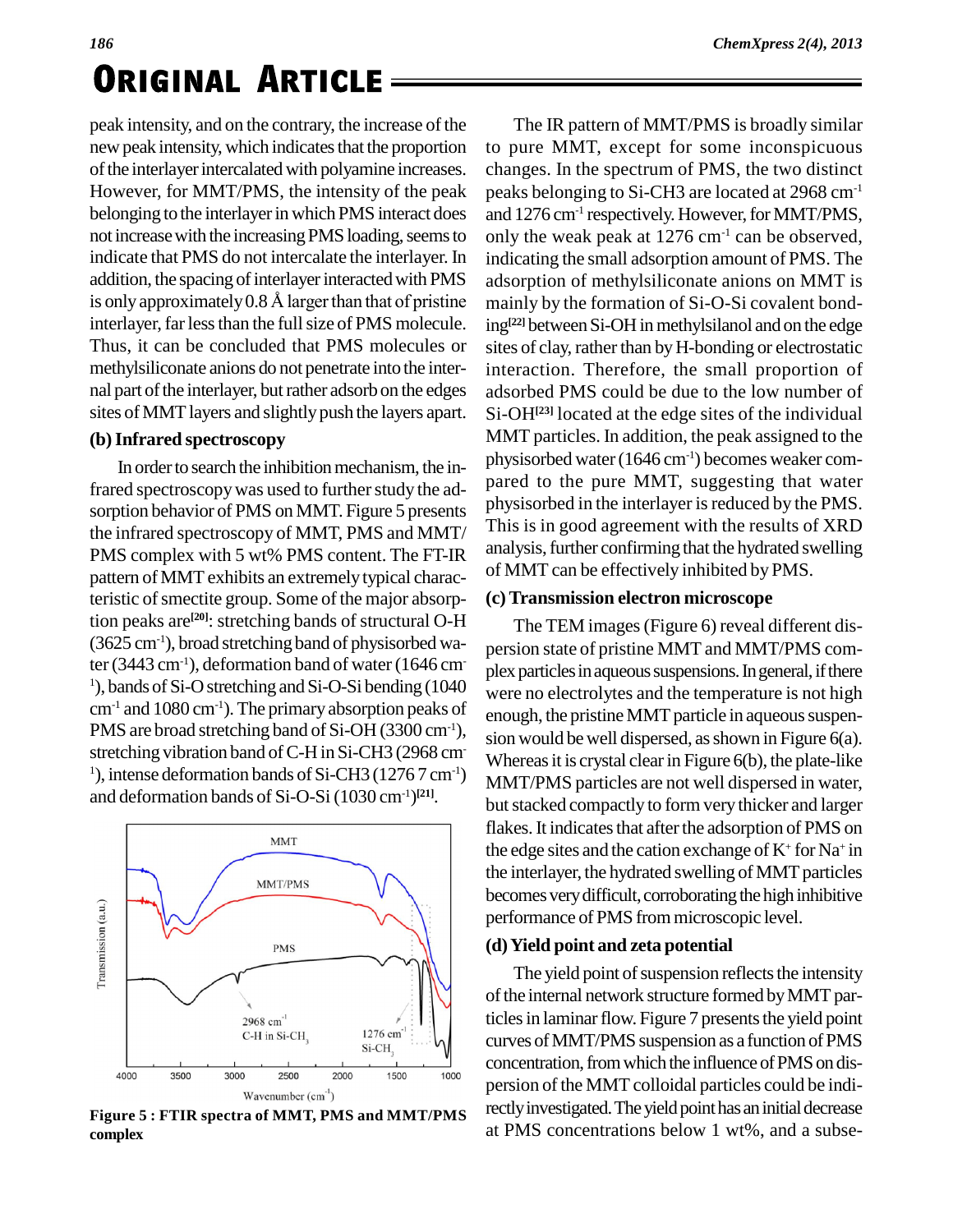quent rebound with the concentration further increases, which is in line with the zeta potential variation of MMT in PMS solution (Figure 8). In general, some of the edge sites of pure MMT particles are positive charged due to the broken bonds. At relatively high MMT content and low electrolytes concentration, the colloidal particles may exist in flocculation state due to the forming of three-dimensional reticular structure caused by the electrostatic attraction between the positive edges sites and negative charged surface.The adding of electrolytes generally may result in the compression of the diffuse double layer and the decrease of negative zeta potential. However, for MMT in PMS solution with low concentration, compared to the compression of diffuse double layer by  $K^+$ , the chemical adsorption of latio



negative charged methylsiliconate anions at the edge sites of MMT plays a more significant role, thus resulting in the increase of the number of negative charge and better dispersion of MMT particles. Therefore, the initial flocculated or aggregated MMT particles become more dispersed after the adsorption of PMS, which is the reason of the yield point decrease. However, as mentioned above, the adsorption amount of PMS is low because adsorption mainly occurs at the edge sites of MMT. Therefore, with the PMS concentration further increases, the effect of PMS adsorption is limited and the impact of  $K^+$  becomes predominant. For this reason, the zeta potential decreases and leads to a significant increase of the yield point, indicating the flocculation of the MMT particles.



**Figure 6 :TEM images of pristineMMT(a) andMMT/PMS complexwith 3 wt%PMS loading (b)**



**Figure 7 : Yield points of MMT/PMS and MMT/SMS suspensions as a function of concentration**



**Figure 8 :Zeta potential of MMTcolloidal particlesin PMS solutions with different concentrations**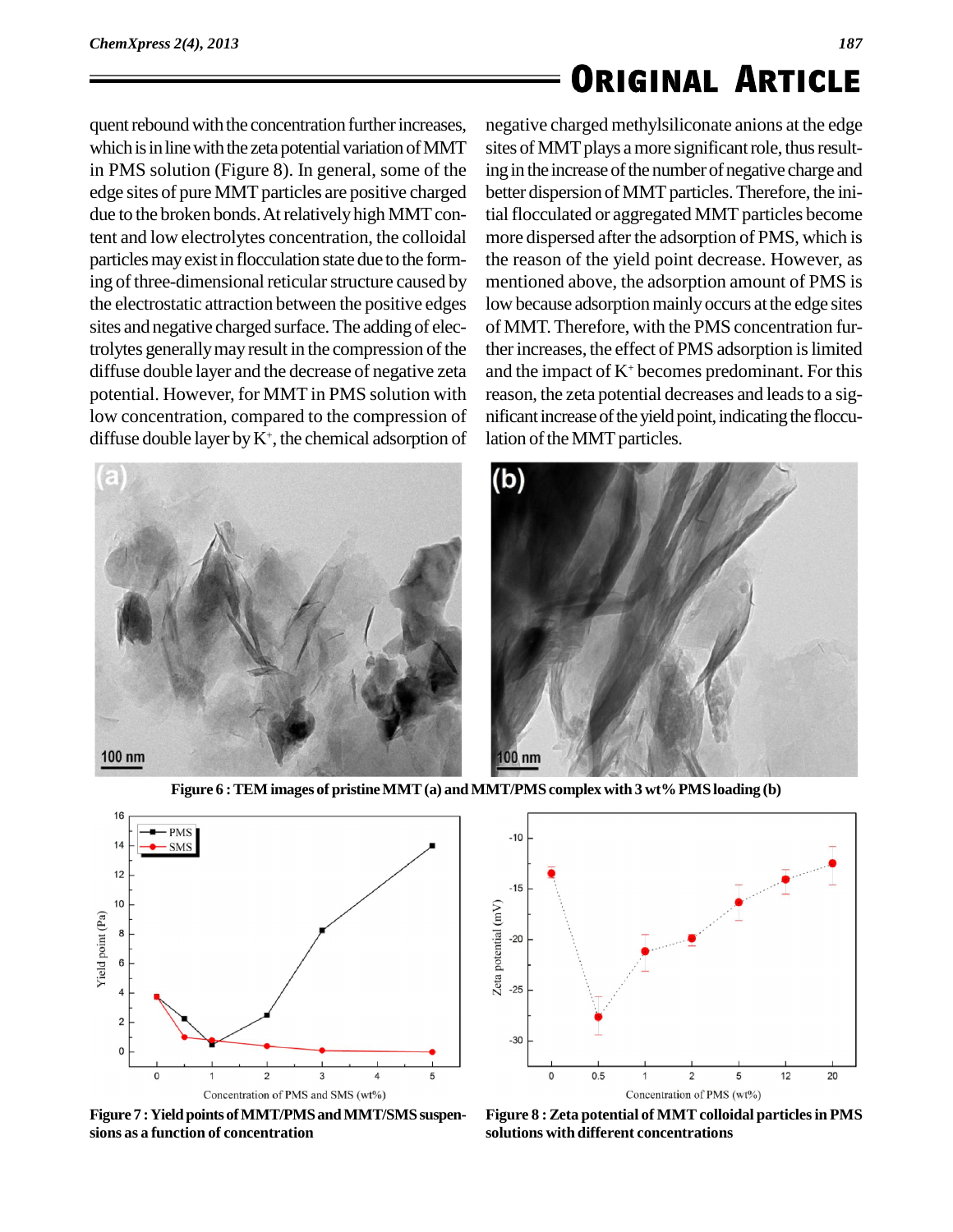# *<sup>188</sup>* **. Original ArticleORIGINAL ARTICLE**

In addition, also shown in Figure 7 is the yield point curve of MMT/SMS suspension that exhibits a very different pattern with that of MMT/PMS, which is a continuous declining. In view of the same concentration and valence of  $K^+$  and  $Na^+$ , the compression methyl degree of diffuse double layer for MMT in PMS solution should have be closed to that in SMS solution. However, owing to the low hydrated energy of  $K^{+[13]}$ , a much thinner hydration film of MMT particles is brought about by cation-exchange adsorption of  $K^+$ than by  $Na^+$ . As a result, the colloidal particles in MMT/ stru PMS suspension are more inclined to flocculate than that in MMT/SMS, which in turn indicates the much strongerinhibition effect of PMS than SMS on MMT hydrated swelling.

### **(e) Water contact angle**

The contact angle of water on MMT/PMS film as a function of PMS loading is presented in Figure 9. The <sup>120</sup> The contact angle of water on MMT/PMS film as<br>a function of PMS loading is presented in Figure 9. The<br>contact angle in pure MMT film is 22°, which is similar to the value measured by J. Shang<sup>[24]</sup>. As the content of PMS increases, the contact angle has a broadly rise,<br>which shows that the MMT/PMS film are more hydro-<br>phobic than pristine MMT film. The wettability change<br>of the clay film is due to the adsorption of PMS. When<br>methylsil phobic than pristine MMT film. The wettability change  $\frac{2}{p}$   $\frac{1}{80}$ of the clay film is due to the adsorption of PMS. When methylsiliconate anions adsorb on the edge sites of the  $\frac{1}{5}$  40 MMT, the outward methyl groups that are exposed to the solution produce a hydrophobic region surrounding the colloidal particle, thus preventing water from permeating into the interlayer. Moreover, at the PMS content of 1 wt%, the contact angle jumps to a very high value and drops with the increasing content. This could be explained by the change of MMT particles disper sion. As mentioned above, if the PMS concentration is<br>at a certain low value of at a certain low value, the particlesin PMS solution are even more dispersed due to the increase of zeta potential. The roughness of the MMT/PMS film made from  $\int_{-\infty}^{\infty}$ well-dispersed particles is relatively lower than from  $\int_{\mathbb{R}^6}$ flocculated ones. The lower the roughness, the more  $\left| \begin{array}{c} 1 \\ \text{cm} \end{array} \right|$ hydrophobic the MMT film is. Because the MMT/PMS particles with low PMS loading of 1 wt% are well dispersed, as a consequence, the produced film is far more hydrophobic than that made from flocculated particles, reflected by the jumping of the contact angle.

### **(f) Summary ofinhibition mechanism**

According to the aforementioned analysis, the glo-

bal inhibition mechanism of PMS is available, shown in Figure 10. The strong inhibitive effect of PMS on MMT hydrated swelling can be ascribed to the synergy of the  $K<sup>+</sup>$  and the methylsiliconate anions. The adsorption of methylsiliconate anions at the edge sites prepares a hydrophobic region surrounding the MMT particles, thus inhibiting the ingress of water into the interlayer largely, which explains why the swelling rate of MMT in PMS solution is extremely low. With respect to  $K^{\scriptscriptstyle +}$ , the primary role is to lead to the formation of low hydratable structure of MMT through the well-known ion-exchange interaction with interlayer cations. Due to the containing of Na<sup>+</sup> rather than  $K^+$ , the inhibition of SMS is much weaker than thatof PMS, therefore, SMS can only be applied as viscosity reducer additive but PMS hasthe potential to be a high-performance shale inhibitor in water-based drilling fluids.



**Figure 9 :Water contact angle on MMT/PMS films with different PMS loadings**



**Figure 10 : Schematic diagram of inhibition mechanism of PMS**